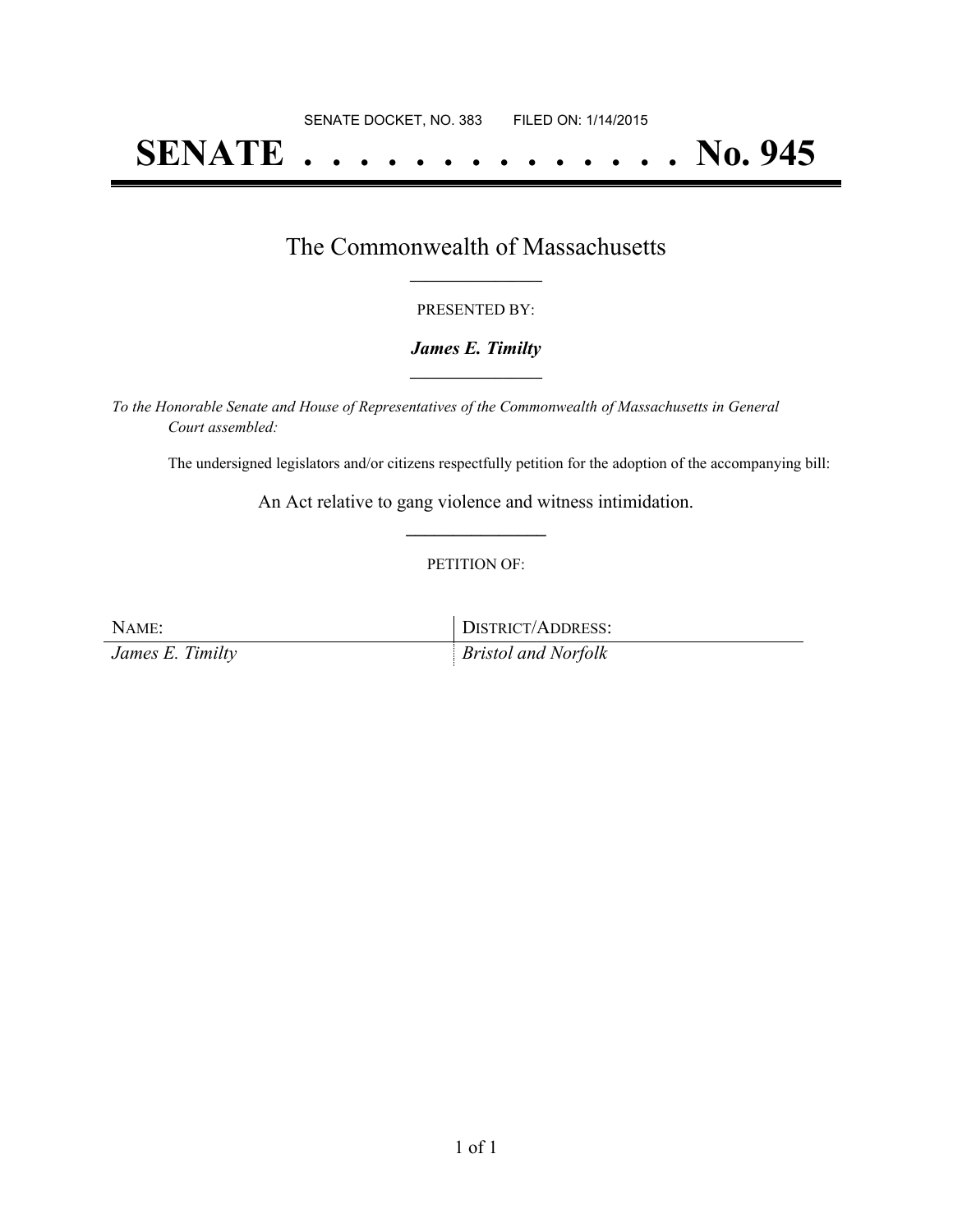#### SENATE DOCKET, NO. 383 FILED ON: 1/14/2015

## **SENATE . . . . . . . . . . . . . . No. 945**

By Mr. Timilty, a petition (accompanied by bill, Senate, No. 945) of James E. Timilty for legislation relative to gang violence and witness intimidation. The Judiciary.

#### [SIMILAR MATTER FILED IN PREVIOUS SESSION SEE SENATE, NO. *835* OF 2013-2014.]

## The Commonwealth of Massachusetts

**In the One Hundred and Eighty-Ninth General Court (2015-2016) \_\_\_\_\_\_\_\_\_\_\_\_\_\_\_**

**\_\_\_\_\_\_\_\_\_\_\_\_\_\_\_**

An Act relative to gang violence and witness intimidation.

Be it enacted by the Senate and House of Representatives in General Court assembled, and by the authority *of the same, as follows:*

1 SECTION 1. The General Laws are hereby amended by inserting after chapter 42 the

2 following new chapter:-

3 CHAPTER 42A

4 MUNICIPAL JUDICIAL SAFTY ZONES

5 SECTION 1. A municipality, after consultation with the Trial Court and the local District

6 Attorney, may designate an area within a municipality where a court is located or court business

7 is conducted as a municipal judicial safety zone, the boundaries of which should be specifically

8 described by streets and landmarks. The zone should be outlined on an official municipal map

9 of the area and published in municipal notices, bulletins and official records as well as local

10 publications and media.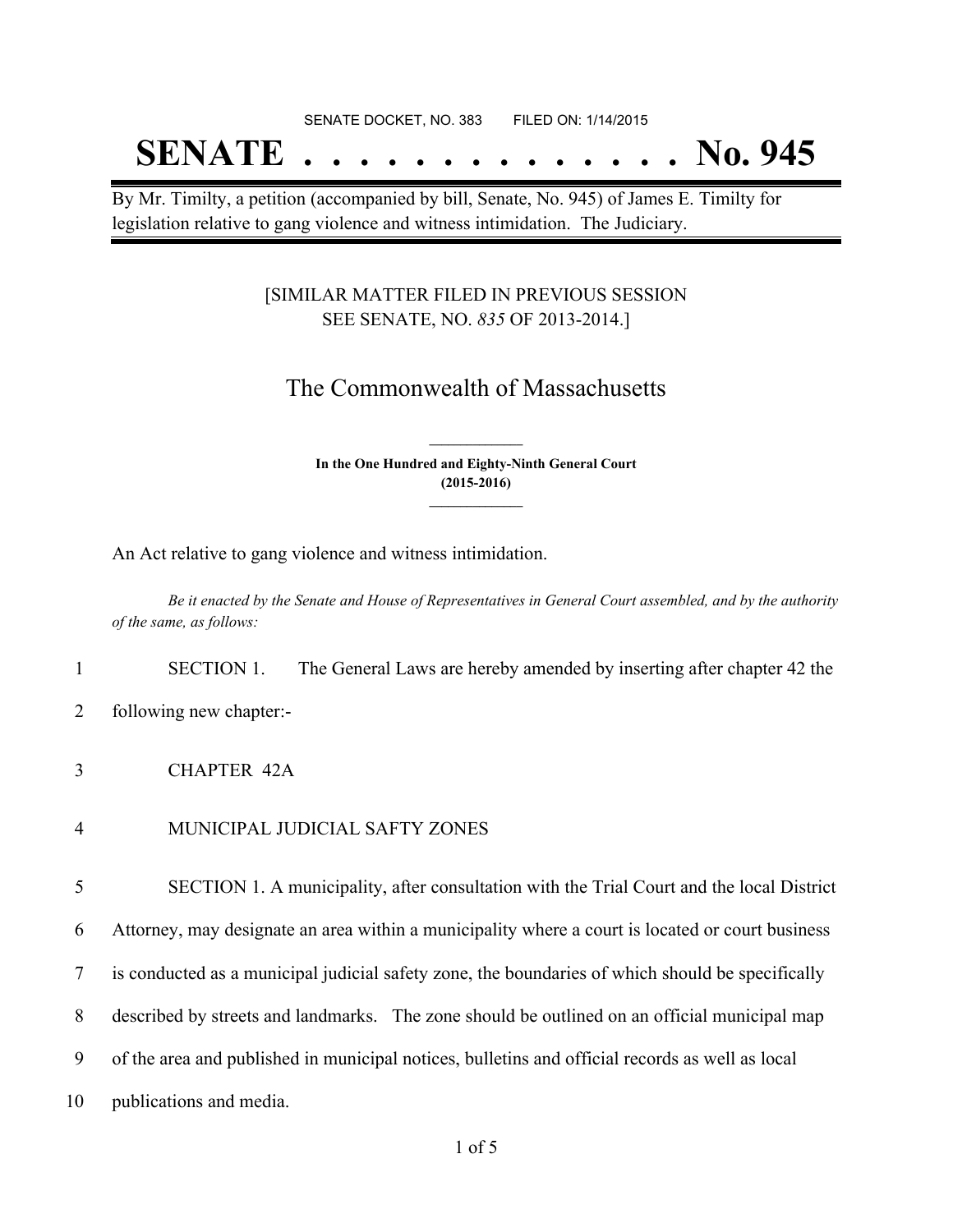| 11 | SECTION 2. A civil action may be brought to enjoin a specific gang activity within a                |
|----|-----------------------------------------------------------------------------------------------------|
| 12 | municipal judicial safety zone by a gang, a gang member or any person who knowingly acts in         |
| 13 | the capacity of an agent for or accessory to a gang or is accountable for or voluntarily associates |
| 14 | with or engages in the following gang related activity;                                             |
| 15 | i. the intimidation of witnesses and victims or their relatives;                                    |
| 16 | iithe unlawful possession of a pistol, revolver, or other firearm capable of being                  |
| 17 | concealed upon the person;                                                                          |
| 18 | iii. the illegal sale, delivery, or transfer of a firearm;                                          |
| 19 | iv. the sale, possession for sale, transportation, manufacture, offer for sale of                   |
| 20 | controlled substances, or offer to manufacture controlled substances;                               |
| 21 | v. discharging or permitting the discharge of a firearm from a motor vehicle;                       |
| 22 | vi. threats to commit crimes resulting in death or great bodily injury.                             |
| 23 | SECTION 3. Proceedings under this chapter shall be filed, heard and determined in the               |
| 24 | superior court department of the trial court or the Boston municipal court department or            |
| 25 | respective divisions of the district court department of the trial court having venue over the      |
| 26 | location of the municipal safety zone.                                                              |
| 27 | Said action may seek, and a court may order, any such relief that may be necessary to               |
| 28 | abate and enjoin the intimidation or threatening of witnesses or victims or other individuals       |
| 29 | participating in matters within the municipal judicial safety zone.                                 |

of 5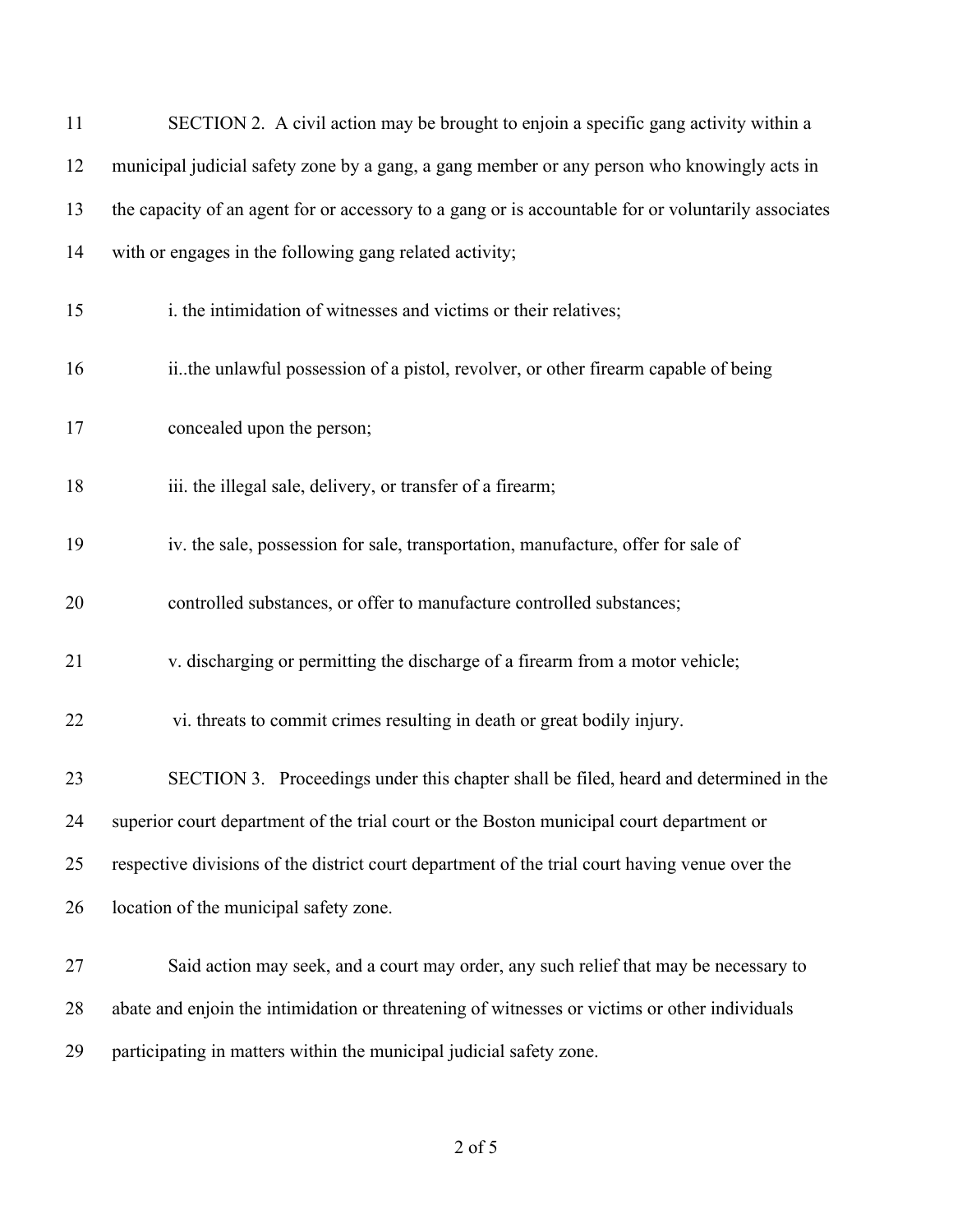| 30 | The court may order monetary damages and the forfeiture of property received as a result           |
|----|----------------------------------------------------------------------------------------------------|
| 31 | of illegal gang activity. No filing fee shall be charged for the filing of any complaint under the |
| 32 | provisions of this chapter. Any relief granted by the court shall be for a fixed period of time of |
| 33 | not less than 2 years and not more than 3 years.                                                   |
| 34 | Upon motion by either party, the court may modify its order at any subsequent time. An             |
| 35 | action filed under this chapter shall not preclude any other civil or criminal actions.            |
| 36 | Each order issued by a court shall contain the following statement:                                |
| 37 | "VIOLATION OF THIS ORDER IS A CRIMINAL OFFENSE"                                                    |
| 38 | Notwithstanding any law, rule or regulation to the contrary, any violation of a court order        |
| 39 | under this chapter shall be punishable by not more than 1 year in a jail or house of correction.   |
| 40 | A civil action may be brought against a criminal street gang or against any member,                |
| 41 | associate, leader, officer, agent, or organizer of a criminal street gang who intimidates or       |
| 42 | threatens witnesses or victims or authorizes, causes, orders, ratifies, requests or suggests the   |
| 43 | intimidation or threatening of witnesses. An action brought under this section shall also name as  |
| 44 | defendants the criminal street gang and any gang members that participated in the pattern of       |
| 45 | criminal gang activity. An action brought under this section may name, as a class of defendants,   |
| 46 | all unknown criminal gang members.                                                                 |
| 47 | A civil action may be brought under this section regardless of whether there has been a            |
| 48 | criminal action related to or in connection with the threatening or intimidation of witnesses, or  |
| 49 | any injury or damage resulting there from and regardless of the outcome of any such criminal       |
| 50 | action.                                                                                            |

of 5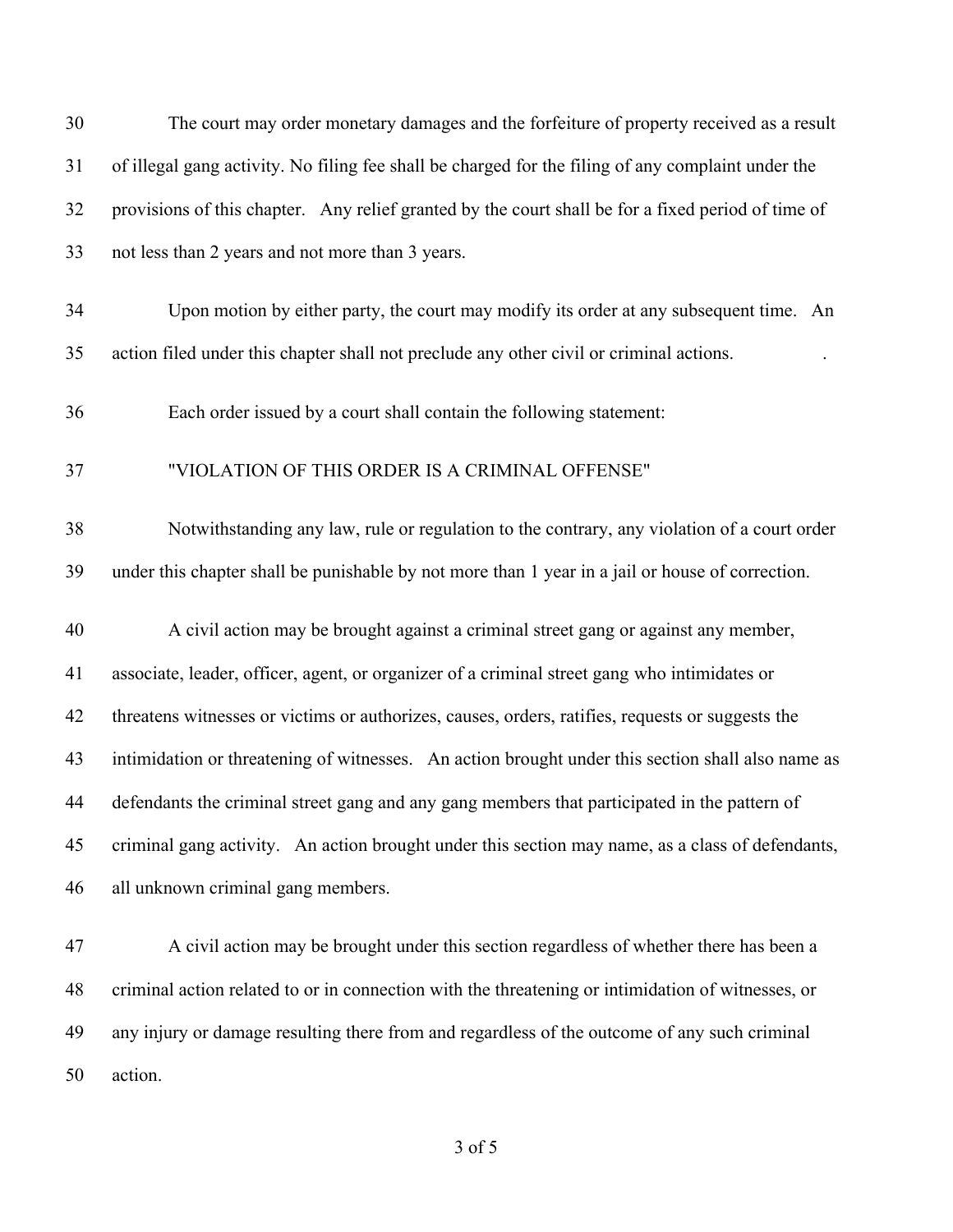Upon consideration of a complaint for injunctive relief or a cause of action for damages, or both, the Court may, in its discretion, conduct an evidentiary hearing and allow either party to call witnesses and present evidence as deemed necessary by the Court.

 If any individual, a street gang, or any member of such gang, is found in violation of any order of the Court issued under this chapter, and it becomes necessary for the Commonwealth to bring a contempt action seeking enforcement of said order, the Commonwealth shall be entitled to, and the defendant or defendants, jointly or severally, shall be liable for, any reasonable attorney's fees and costs of prosecuting the contempt action.

 SECTION 4. A summons and complaint may be served individually upon any member, associate, agent, officer, leader, or organizer of a criminal street gang by service as provided for in Rule 4 of the Massachusetts Rules of Civil Procedure. Any judgment, order or decree rendered by the court after service under this section shall constitute a binding adjudication against the entire criminal street gang.

 SECTION 5. Upon the filing of a complaint under this chapter, the court may enter such temporary orders as it deems necessary to protect the community within the safety zone, including relief as provided in section 3. If the plaintiff demonstrates a substantial likelihood of immediate danger, the court may enter such temporary relief orders without notice as it deems necessary to protect the individual and public and shall immediately thereafter notify the defendant that the temporary orders have been issued. Notice shall be made by the appropriate law enforcement agency. The court shall give the defendant an opportunity to be heard on the question of continuing the temporary order and of granting other relief as requested by the plaintiff no later than 10 court business days after such orders are entered.

of 5